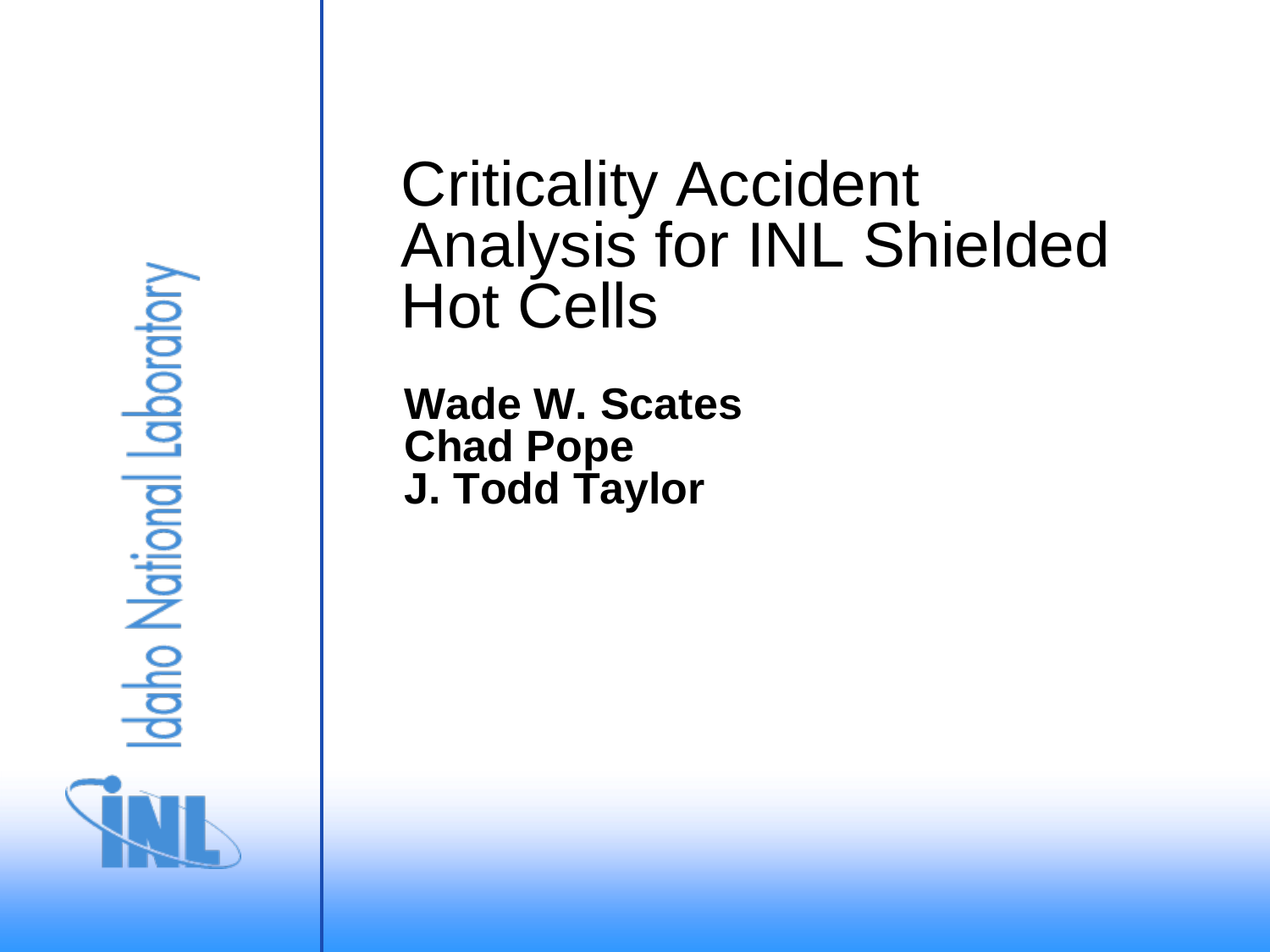# **Fuel Conditioning Facility**



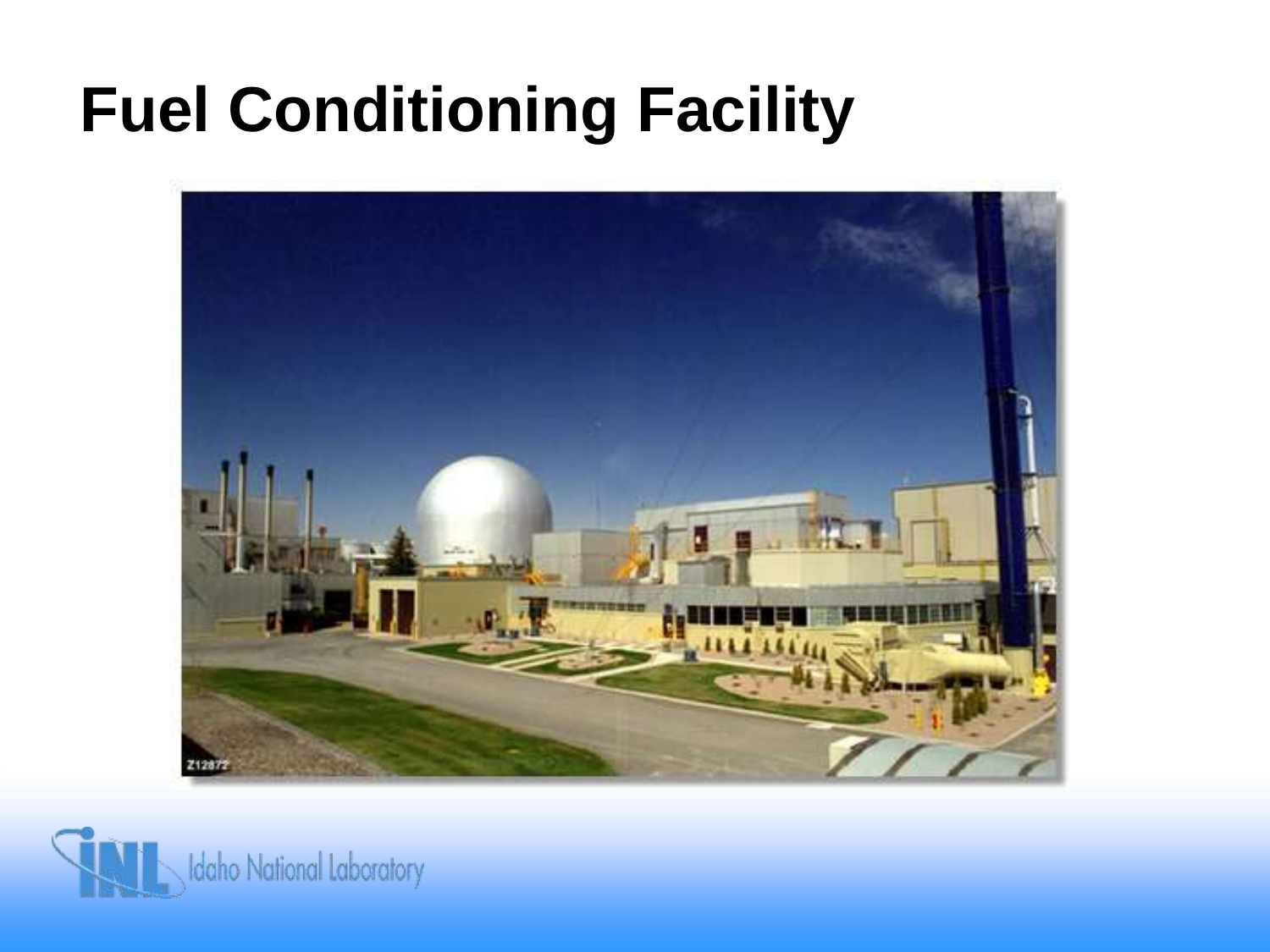## **Outline**

- **Requirements**
- **Fuel Conditioning Facility**
- **Hot Cell Windows**
- **MCNP Calculation**
- **Results**
- **Conclusion**

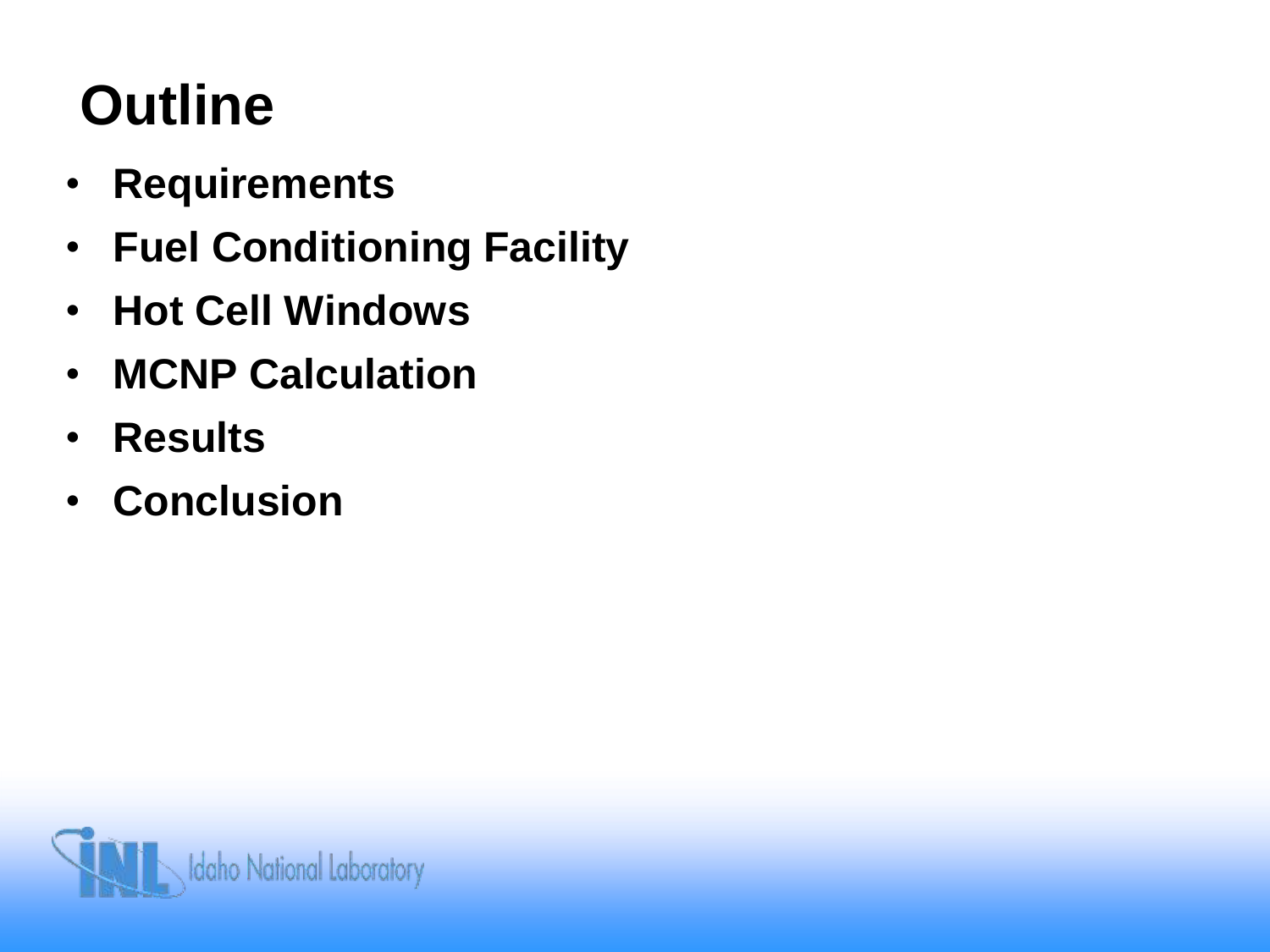# **Requirements**

#### **ANSI/ANS 8.3, "Criticality Accident Alarm Systems"**

- 4.2.1 *The need for a criticality alarm system shall be evaluated for all activities in which the inventory of fissionable material in individual unrelated areas exceeds 700 grams of U-235, 500 grams of U-233, 450 grams of Pu-239, or 450 grams of any combination of these three isotopes….*
- 4.2.2 *A criticality alarm system meeting the requirements of this standard shall be installed in areas where personnel would be subject to an excessive dose….*
- Excessive Radiation Dose **-** *Any dose to personnel corresponding to an absorbed dose from neutrons and gamma rays equal to or greater than 12 Rad in free air.*

#### **ANSI/ANS 8.23, "Nuclear Criticality Accident Emergency Planning and Response"**

- 5.1.1 *An evaluation shall be conducted and documented to identify potential criticality accident locations.*
- 5.1.2 *If the above evaluation indicates that a criticality accident is credible, the evaluation shall describe the bounding accident. This description may be based on professional judgment or a more detailed analysis. The description should include the estimated fission yield...*

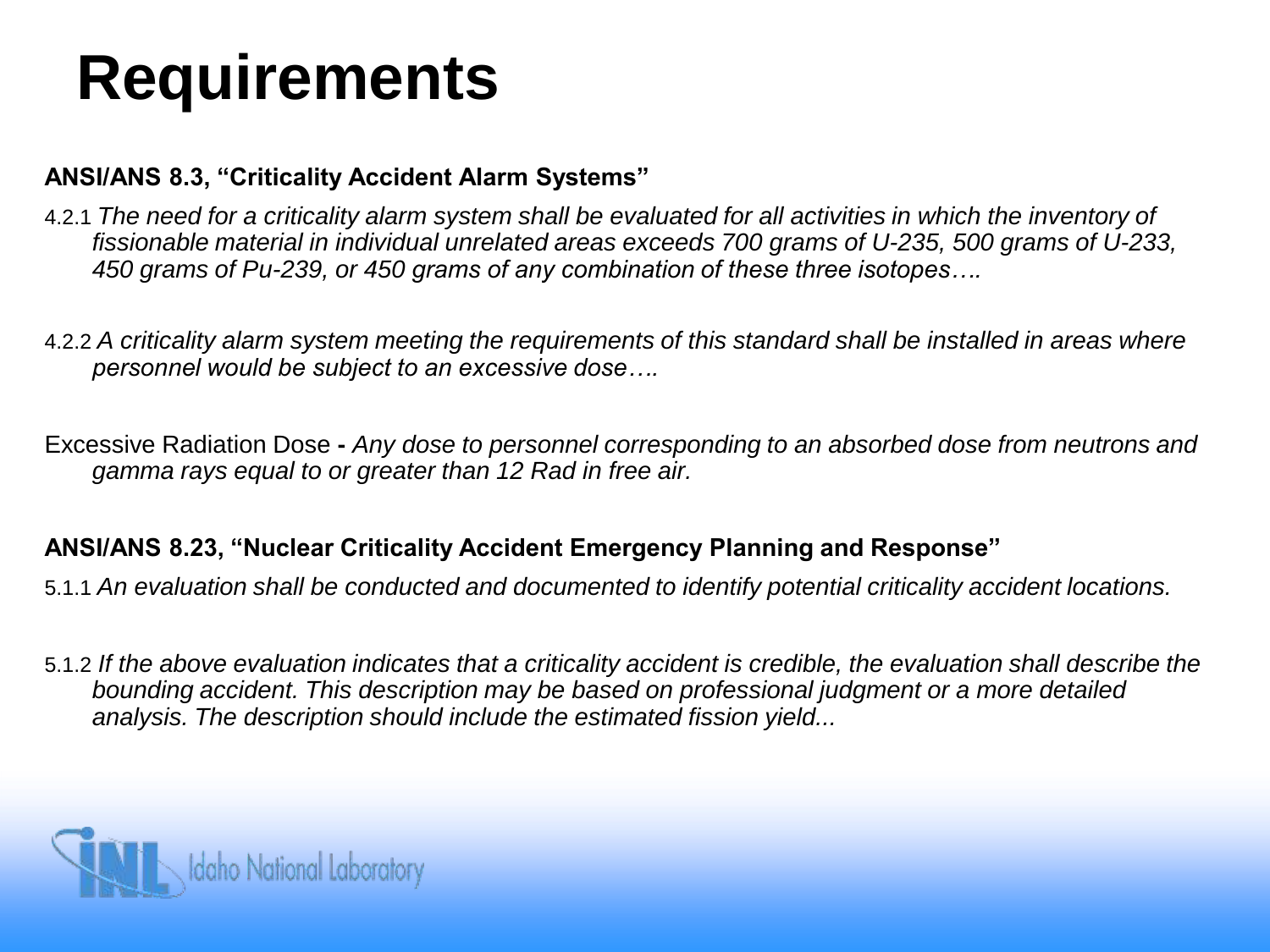## **Pyrometelurgical Processing (1990's)**



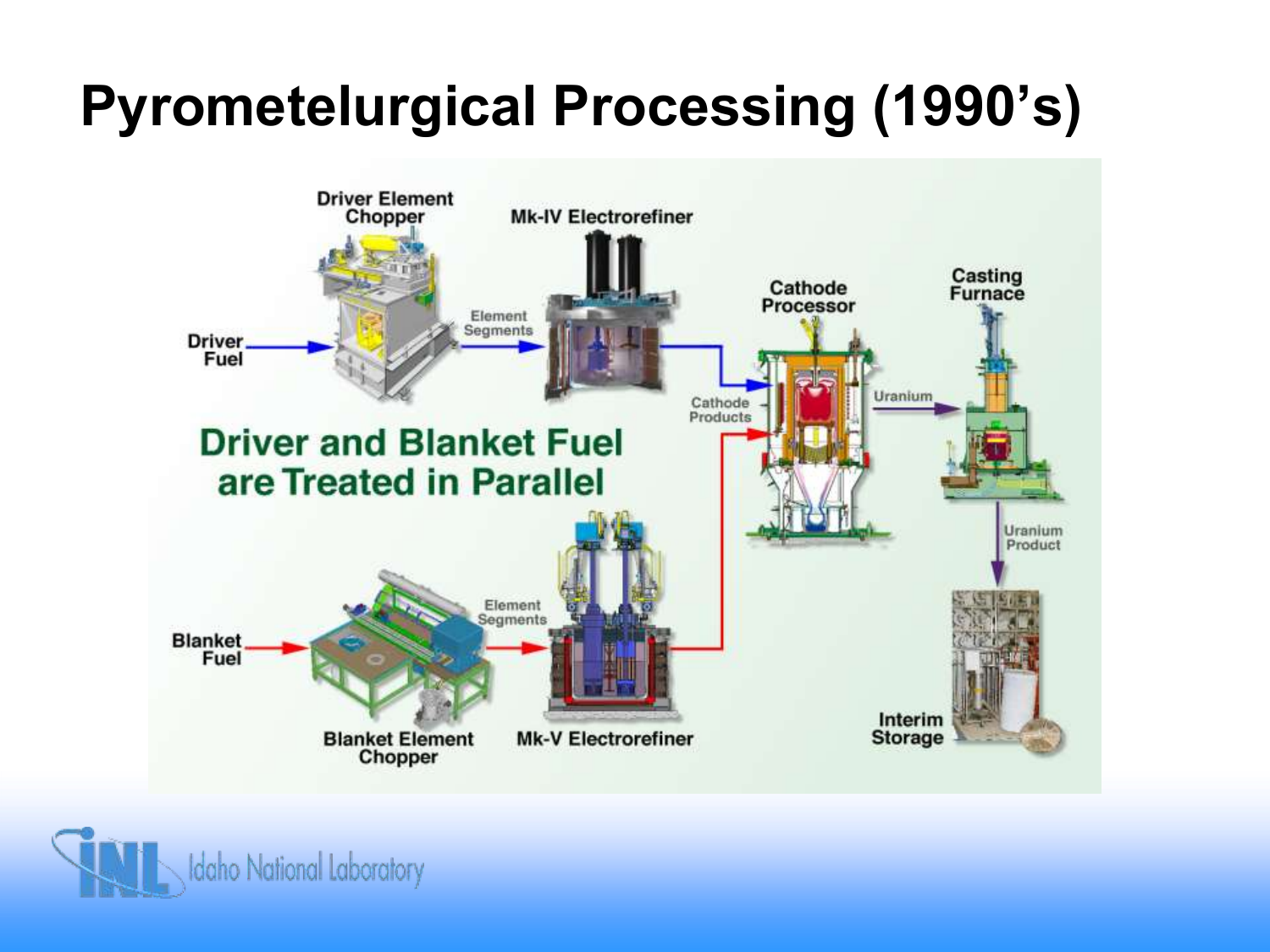# **Fissile Materials in Hot Cells**



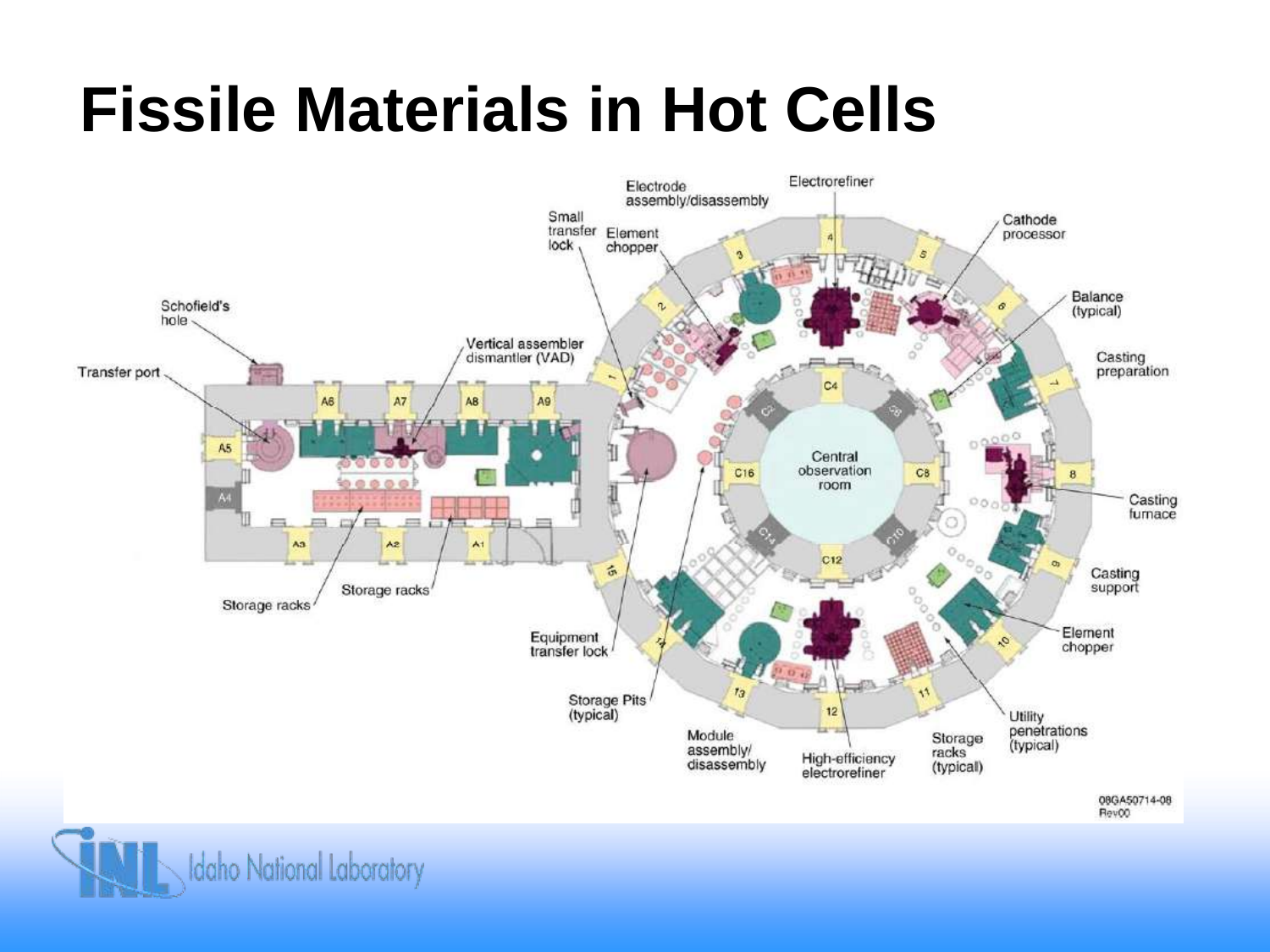# **Where could an excursion occur?**

- **Work Stations**
- **Process Equipment**
- **Fissile Material Storage Areas**

# **Where type of excursion?**

- **Dry**
- **Metal**

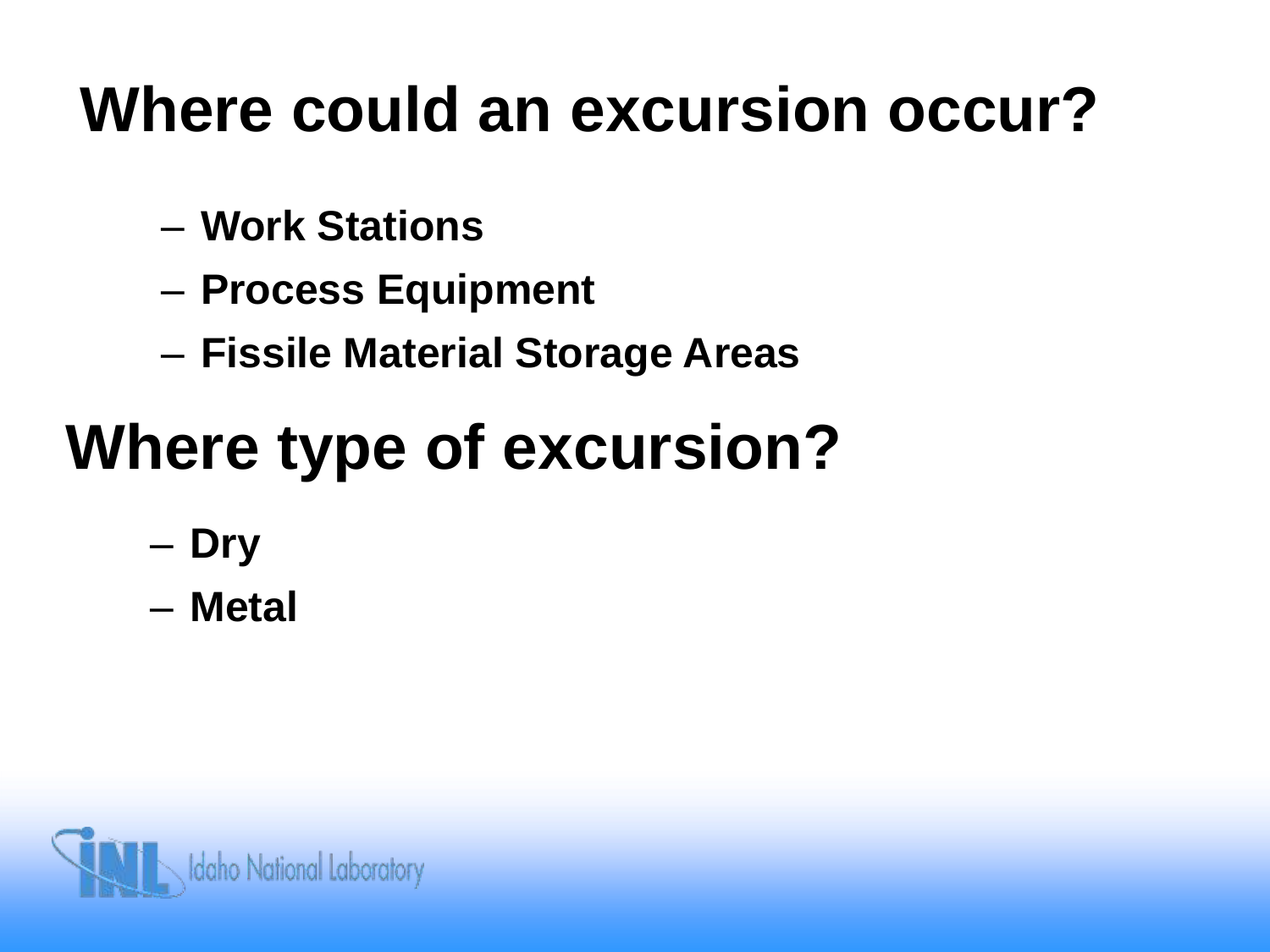# **Hot Cell Shielding**



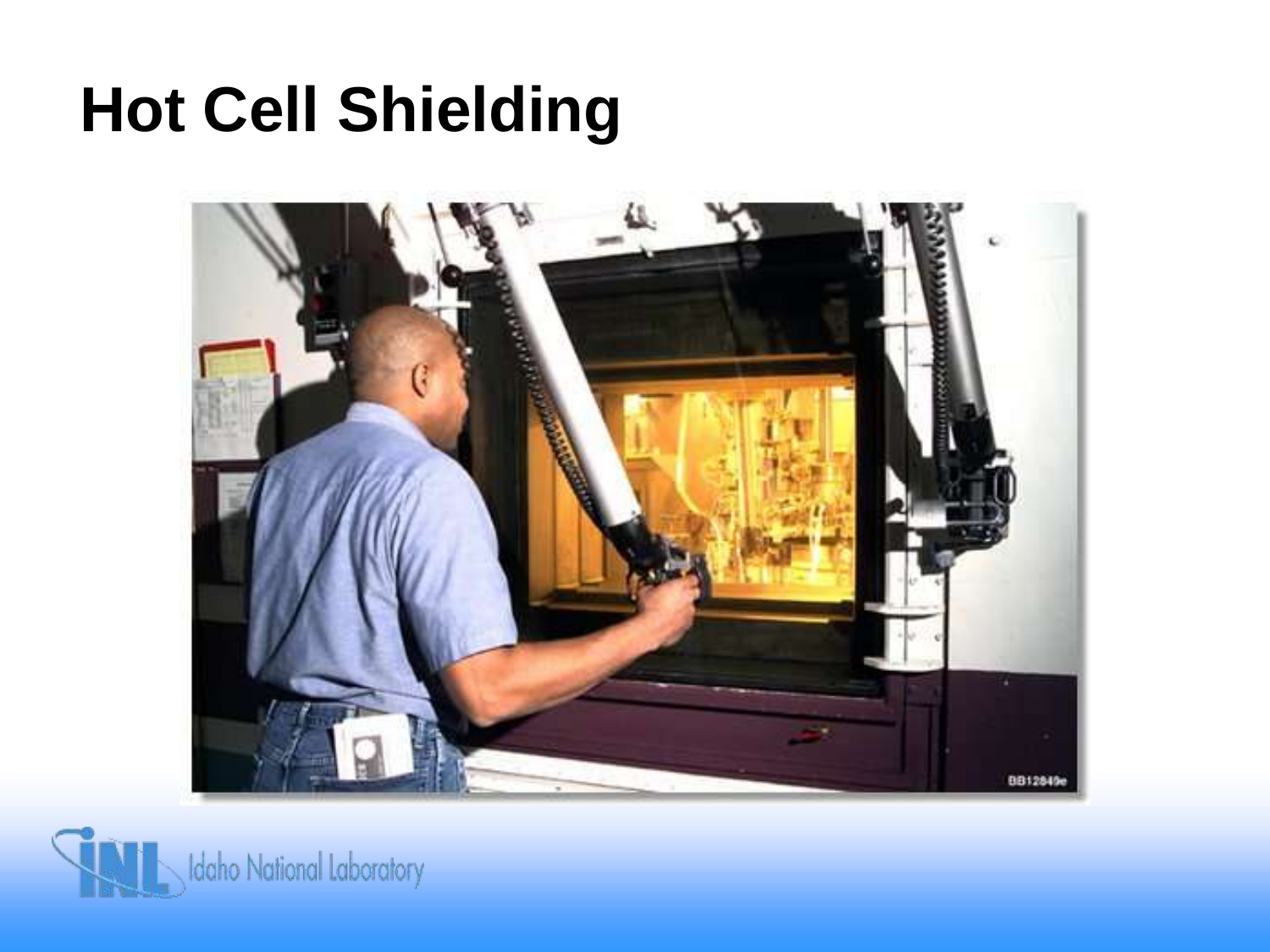# **Hot Cell Window**

| <b>Slab Identifier</b><br>(right-to-left) | <b>Thickness</b><br>(inches) | <b>Density</b><br>(g/cm <sup>3</sup> ) |
|-------------------------------------------|------------------------------|----------------------------------------|
| A (hot)                                   |                              | 2.7                                    |
| В                                         | $9 - 1/16$                   | 3.3                                    |
| C                                         |                              | 2.7                                    |
| D                                         | 1                            | 2.7                                    |
| Е                                         | $9 - 1/16$                   | 3.3                                    |
| F                                         | $9 - 1/16$                   | 3.3                                    |
| G                                         | $9 - 1/16$                   | 3.3                                    |
| н                                         | $9 - 1/16$                   | 3.3                                    |
| J (cold)                                  |                              | 2.5                                    |



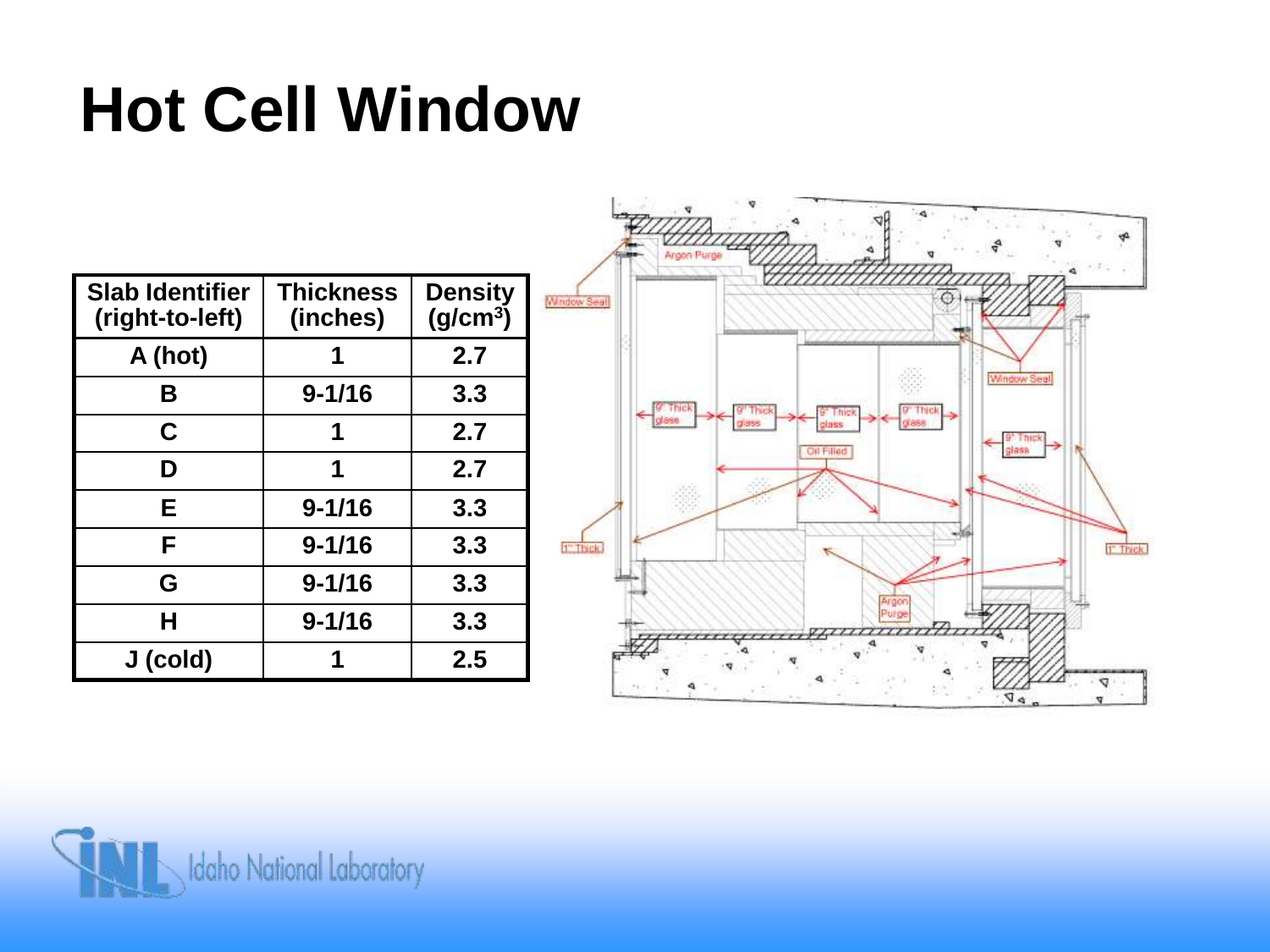## **Hot Cell Primary Shielding Components**

- 
- 1) 5 ft thick high-density concrete walls<br>
2) 4 ft thick concrete ceiling and floor<br>
3) Additional 1/2 inch seal-welded liner in<br>
4) 27 Viewing Windows **2) 4 ft thick concrete ceiling and floor**
- **3) Additional ½ inch seal-welded liner in Argon Cell**
	- **4) 27 Viewing Windows**
		- **1) 9 glass slabs ranging in density 2.5 – 3.3 g/cc**
		- **2) ~4 ft of high density glass**
		- **3) High Purity Mineral Oil fills 5 of the 8 gaps**

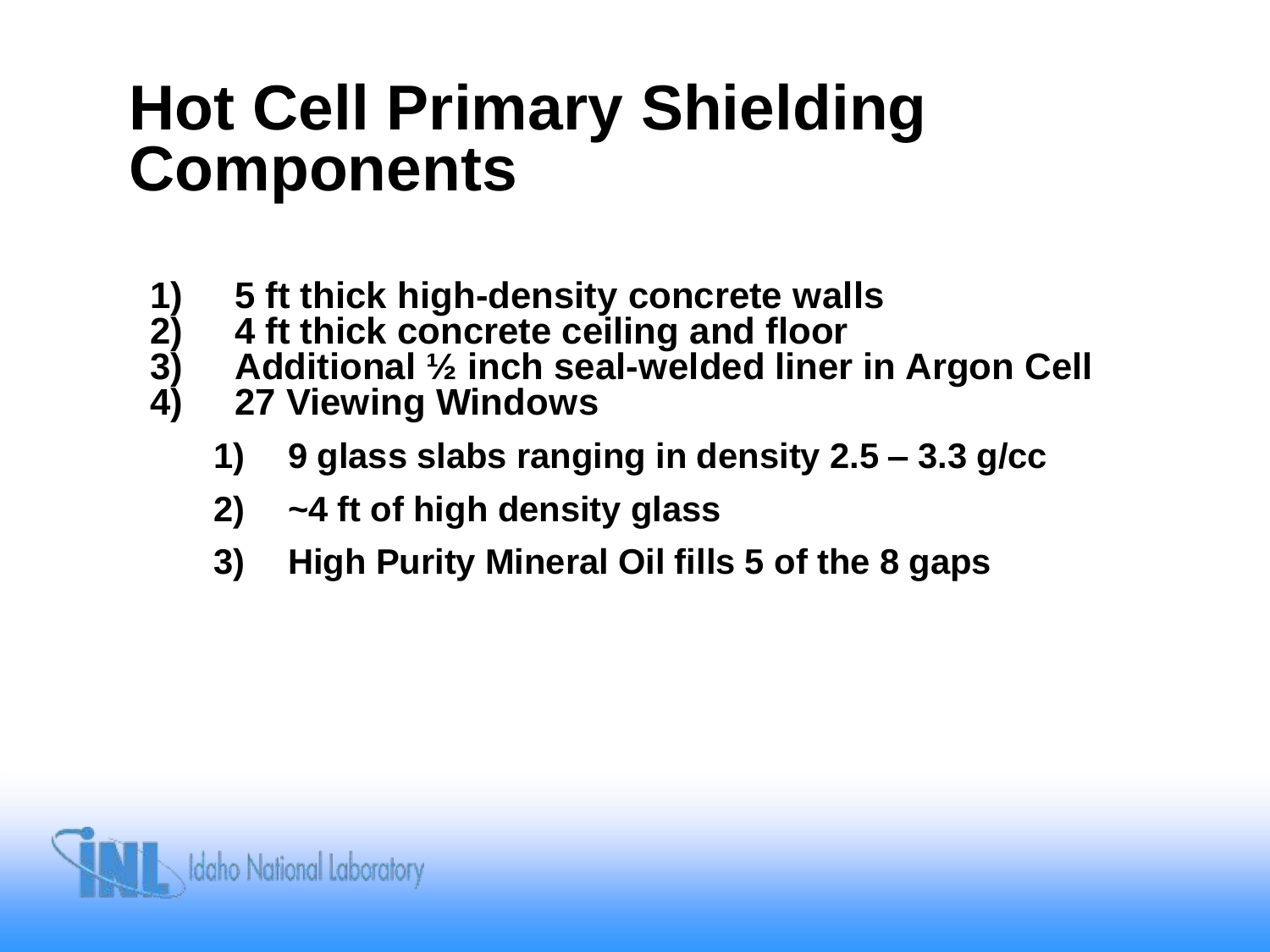# **Operating Corridor Shielding (Front)**

**Window** Master Slave **Penetrations** 



**Periscope Penetration**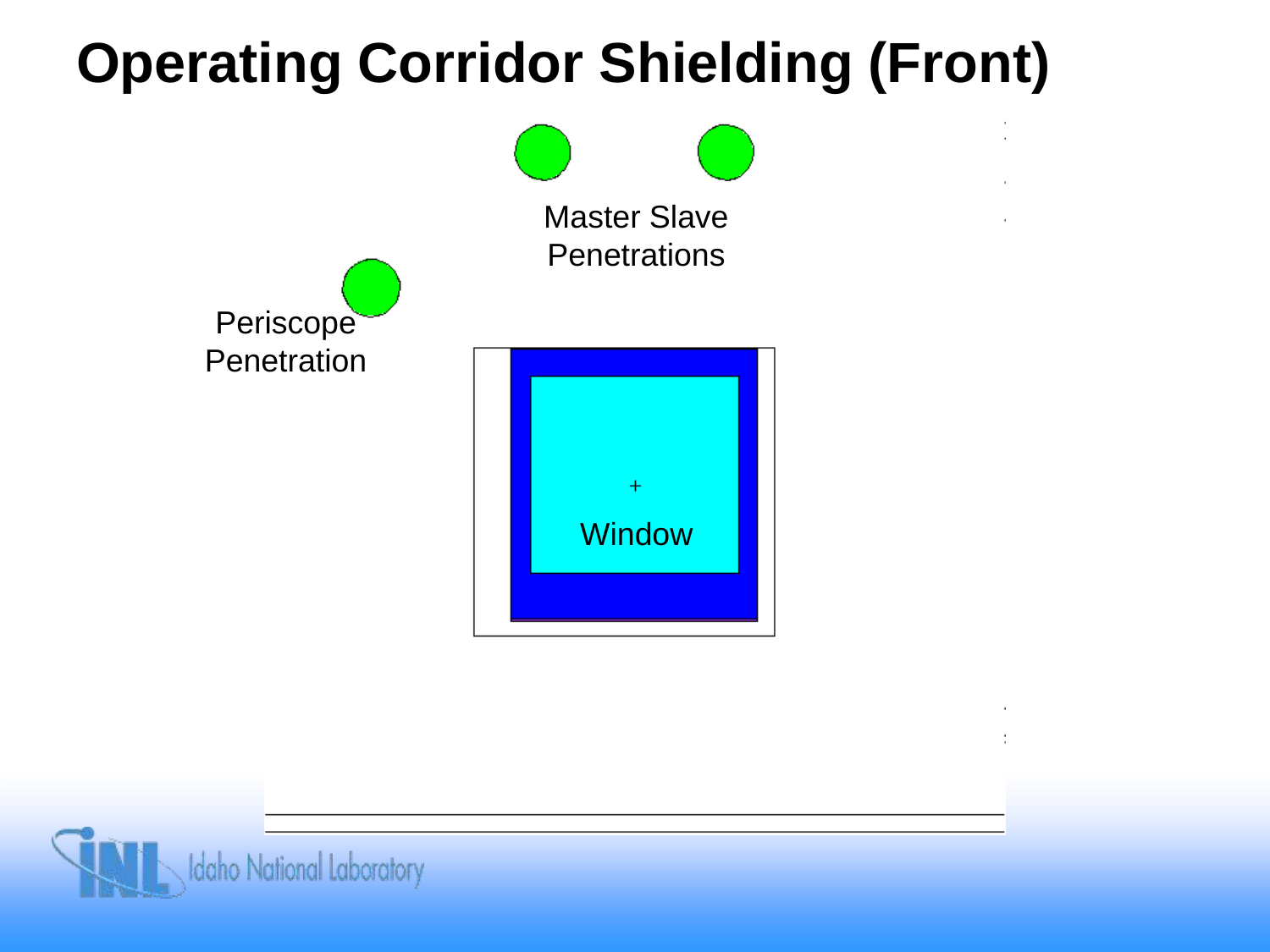# **MCNP Operating Corridor Model**



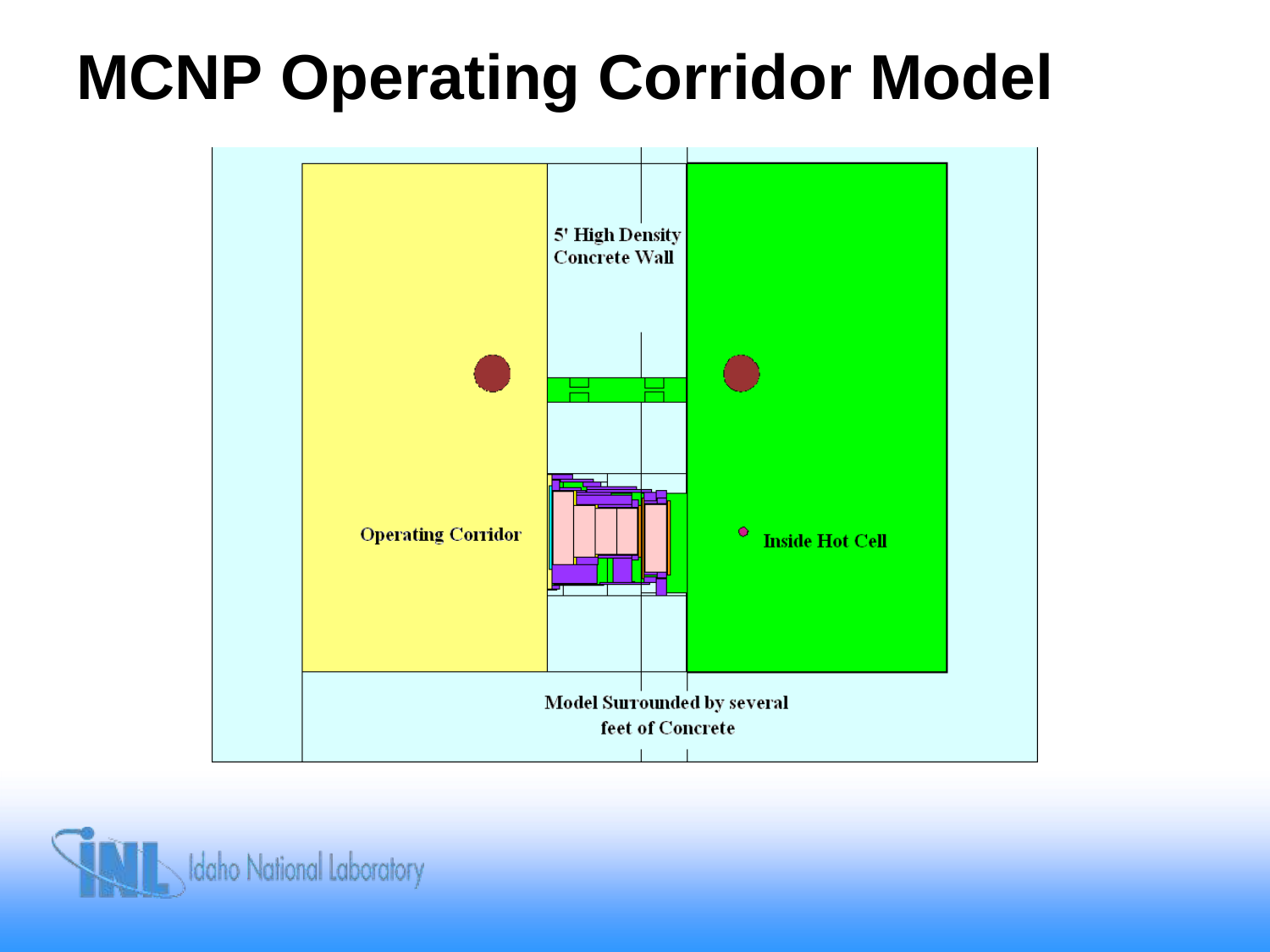#### **Observation Window**



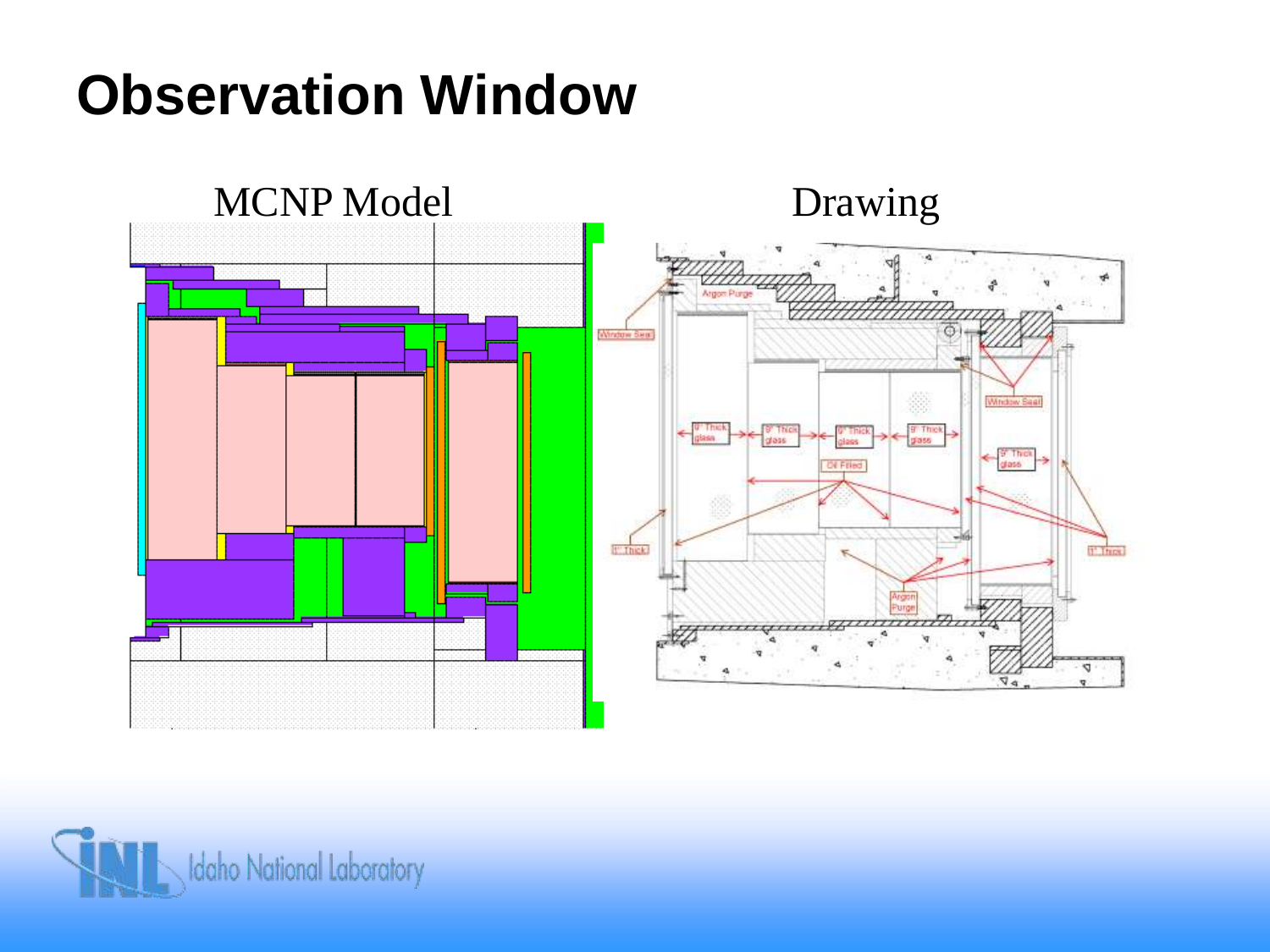# **Dose Calculations**

- **Criticality Source**
	- **10 kg Pu Sphere**
	- **Maximum Fission Yield of 10<sup>17</sup>**

**DOE-HDBK-3010-94 (Dry Power and Metal System)**

- **MCNP**
	- **KCODE**
	- **F5 point detector (dose-in-air)**
	- **Variance Reduction**

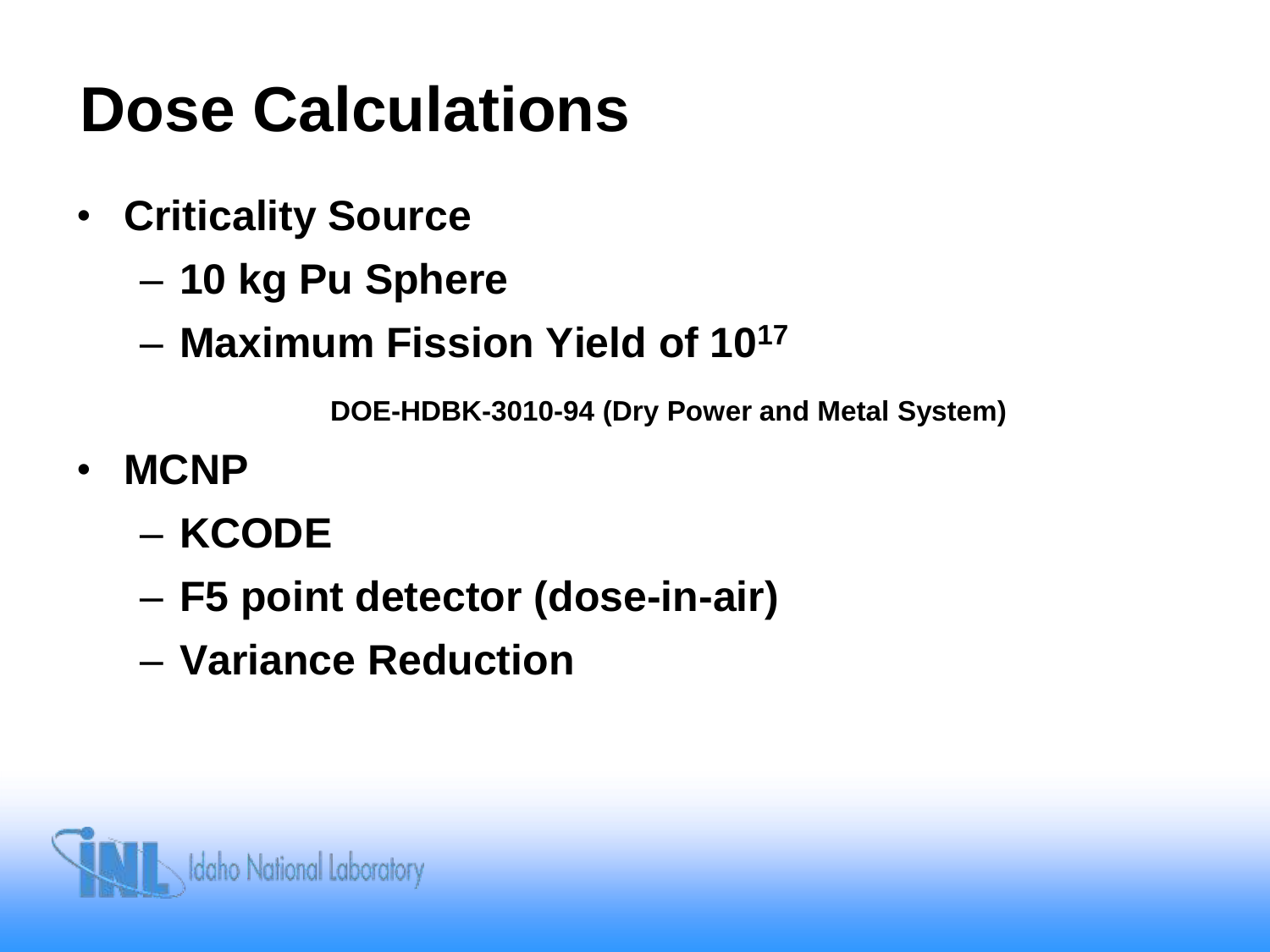# **Dose Calculations (cont.)**

$$
D_{\max} = D_f \cdot FY_{\max}
$$

*Maximum Dose per excursion ( Dmax) Dose per Fission (D<sup>f</sup> ) Maximum Fission Yield*

$$
D_f = v \cdot \left( D_n + D_\gamma \right)
$$

*Neutrons per fission (v) Neutron Dose per Fission Neutron (D<sup>n</sup> ) Photon Dose per Fission Neutron (D*<sup>g</sup> *)*

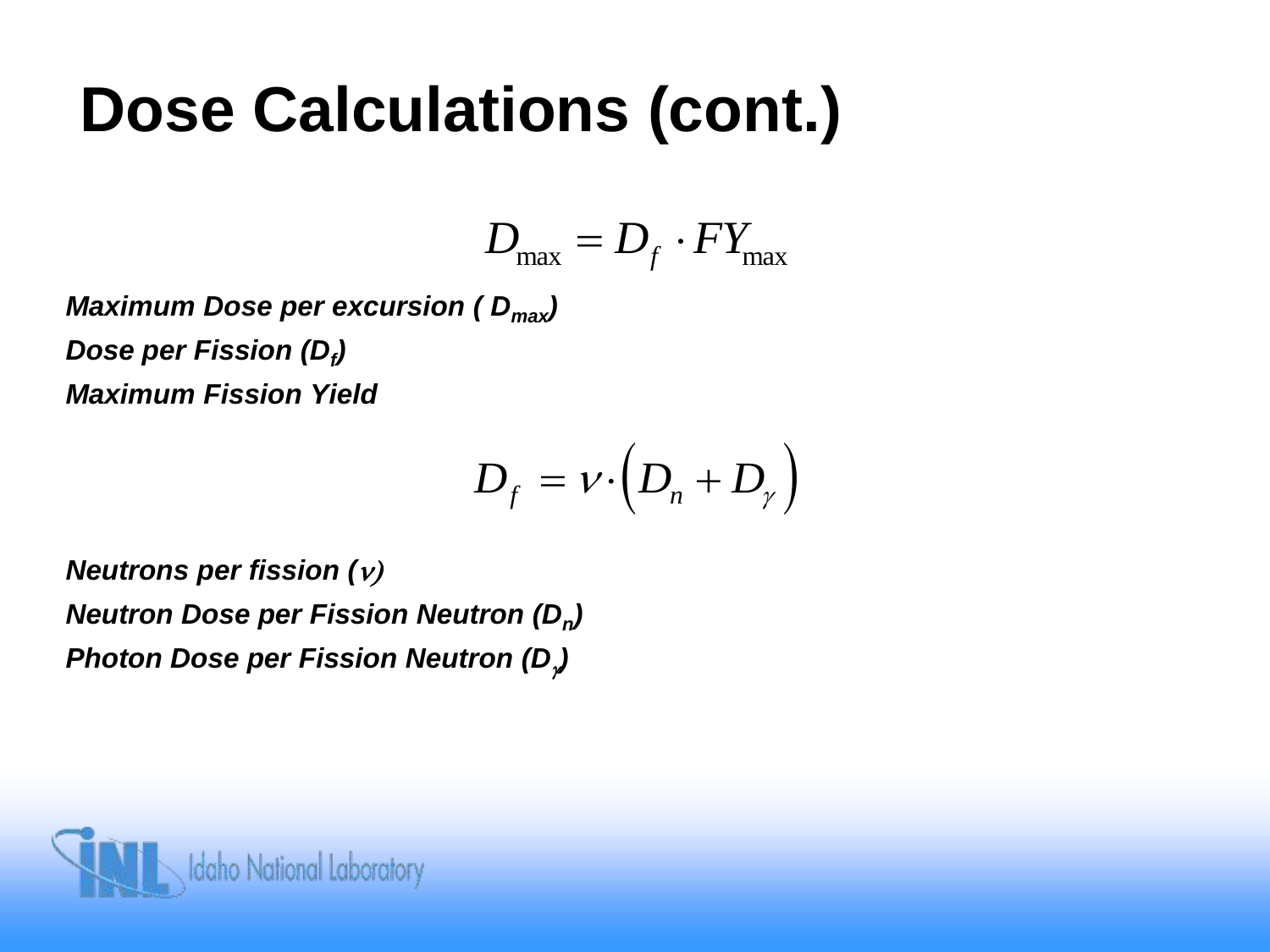#### **Parametric looking for Weak Points in Window JIHGFEDCBA**



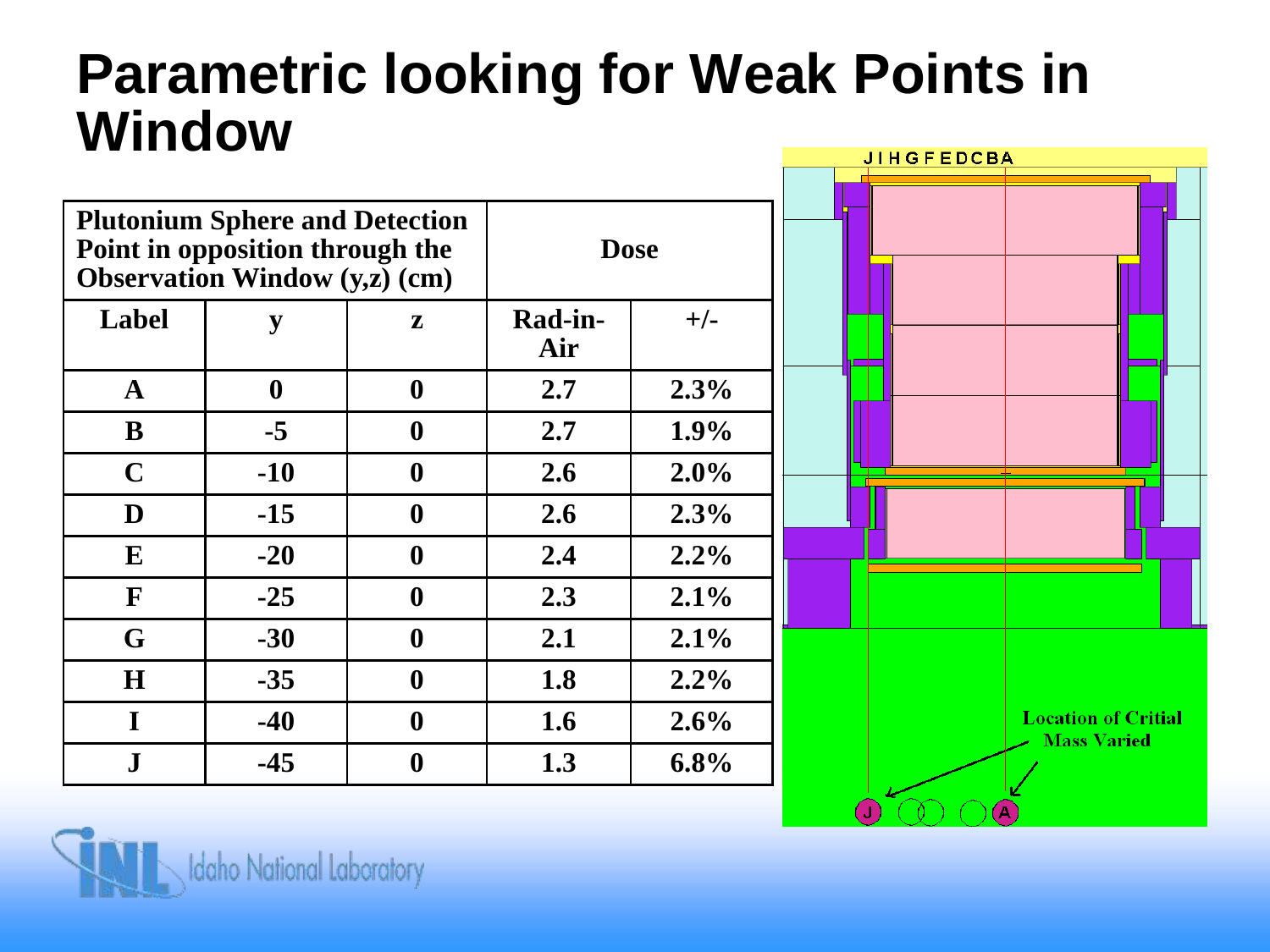#### **Parametric for Periscope Penetration**



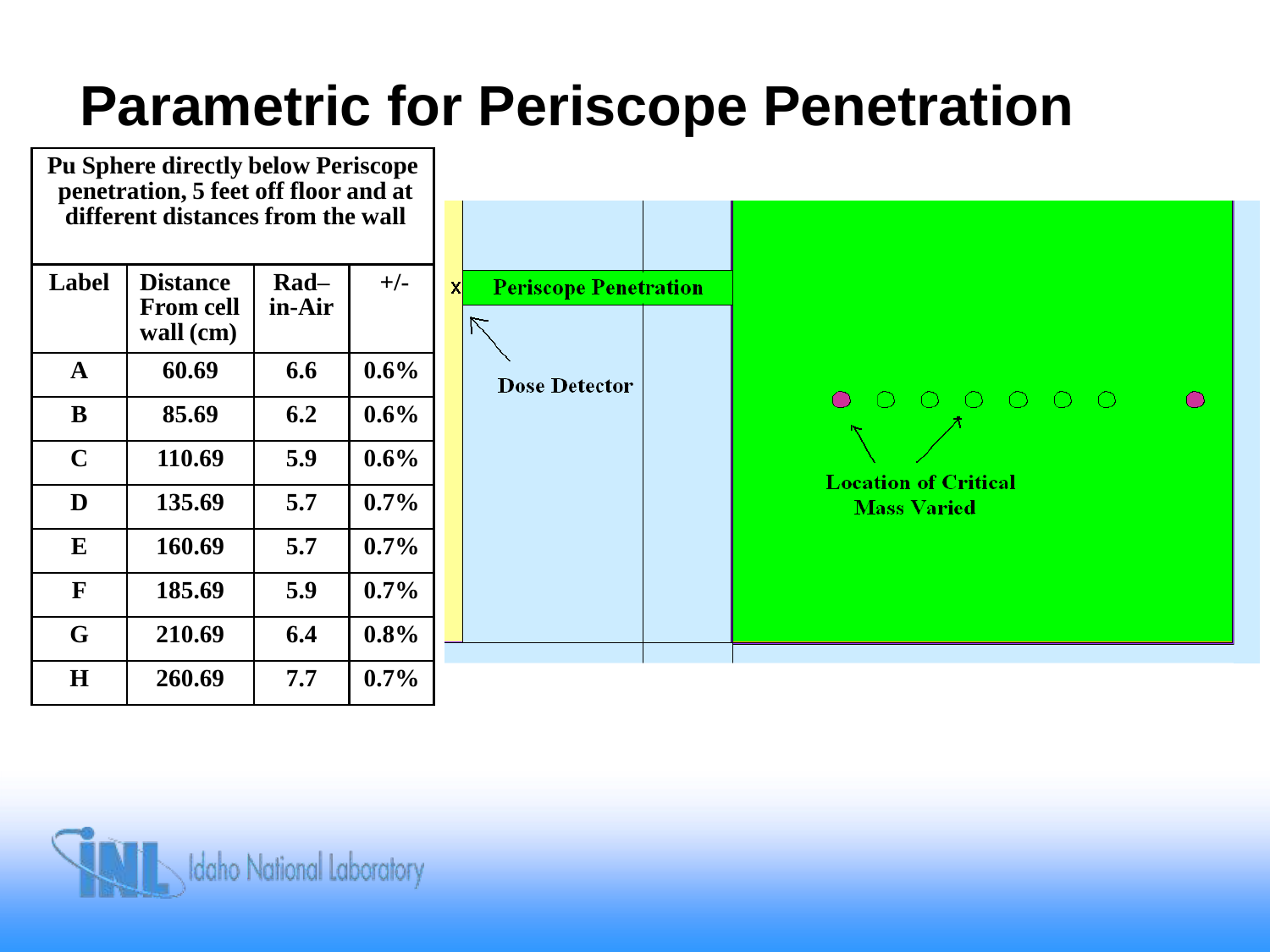# **Results for Operating Corridor**

- **Dose through intact window is 2.7 Rad-in-air.**
- **Dose at periscope penetration is 7.7 Rad-in-air**
- **Dose at master slave penetration is 3.7 Rad-in-air**